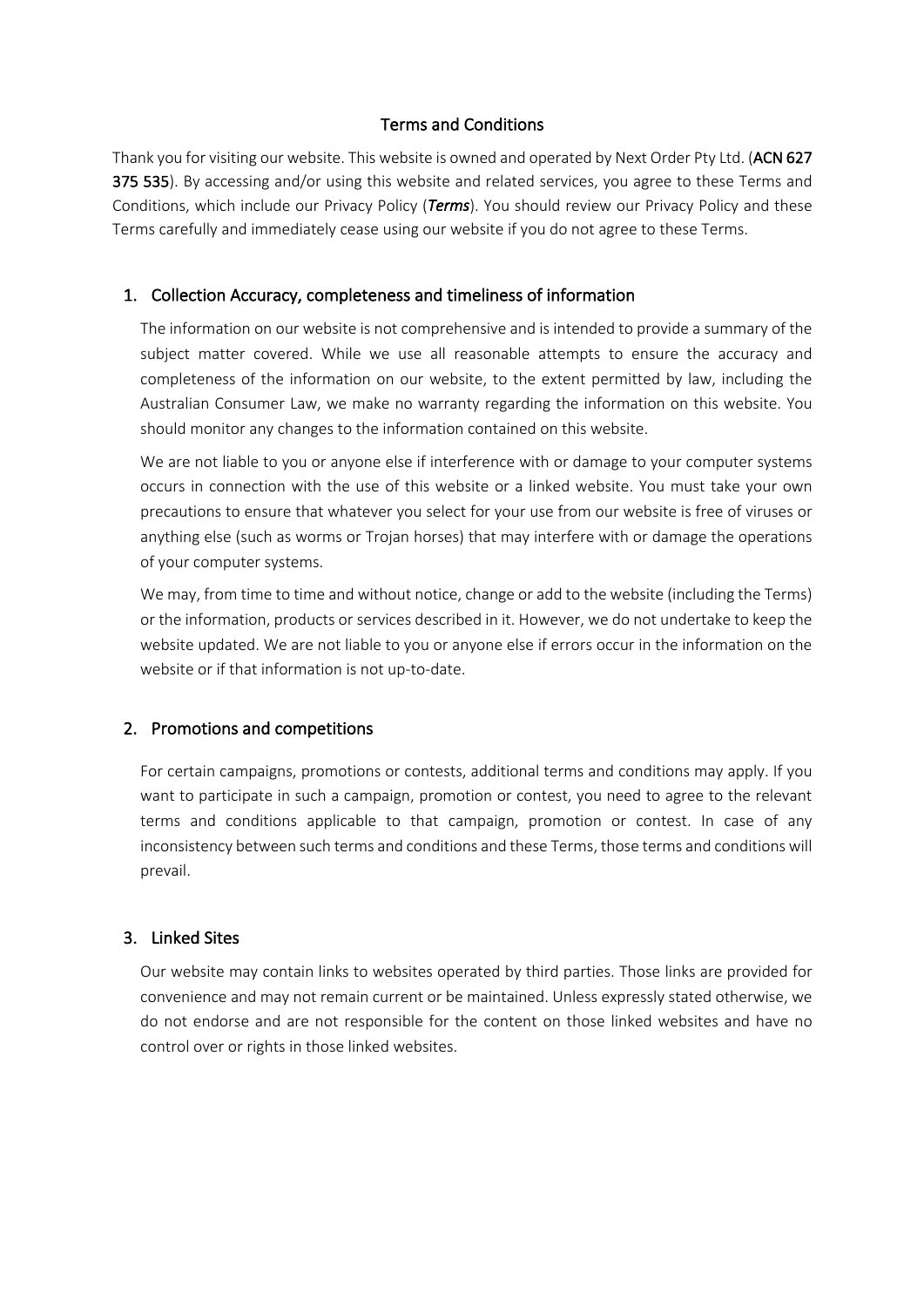## 4. Intellectual property rights

Unless otherwise indicated, we own or license from third parties all rights, title and interest (including copyright, designs, patents, trademarks and other intellectual property rights) in this website and in all of the material (including all text, graphics, logos, audio and software) made available on this website (Content).

Your use of this website and use of and access to any Content does not grant or transfer any rights, title or interest to you in relation to this website or the Content. However we do grant you a licence to access the website and view the Content on the terms and conditions set out in this Agreement and, where applicable, as expressly authorised by us and/or our third party licensors.

Any reproduction or redistribution of this website or the Content is prohibited and may result in civil and criminal penalties. In addition, you must not copy the Content to any other server, location or support for publication, reproduction or distribution is expressly prohibited.

All other use, copying or reproduction of this website, the Content or any part of it is prohibited, except to the extent permitted by law.

## 5. Unacceptable activity

You must not do any act that we would deem to be inappropriate, is unlawful or is prohibited by any laws applicable to our website, including but not limited to:

- any act that would constitute a breach of either the privacy (including uploading private or personal information without an individual's consent) or any other of the legal rights of individuals;
- using this website to defame or libel us, our employees or other individuals;
- uploading files that contain viruses that may cause damage to our property or the property of other individuals;
- posting or transmitting to this website any non-authorised material including, but not limited to, material that is, in our opinion, likely to cause annoyance, or which is defamatory, racist, obscene, threatening, pornographic or otherwise or which is detrimental to or in violation of our systems or a third party's systems or network security.

If we allow you to post any information to our website, we have the right to take down this information at our sole discretion and without notice.

#### 6. Warranties and Disclaimers

To the maximum extent permitted by law, including the Australian Consumer Law, we make no warranties or representations about this website or the Content, including but not limited to warranties or representations that they will be complete, accurate or up-to-date, that access will be uninterrupted or error-free or free from viruses, or that this website will be secure.